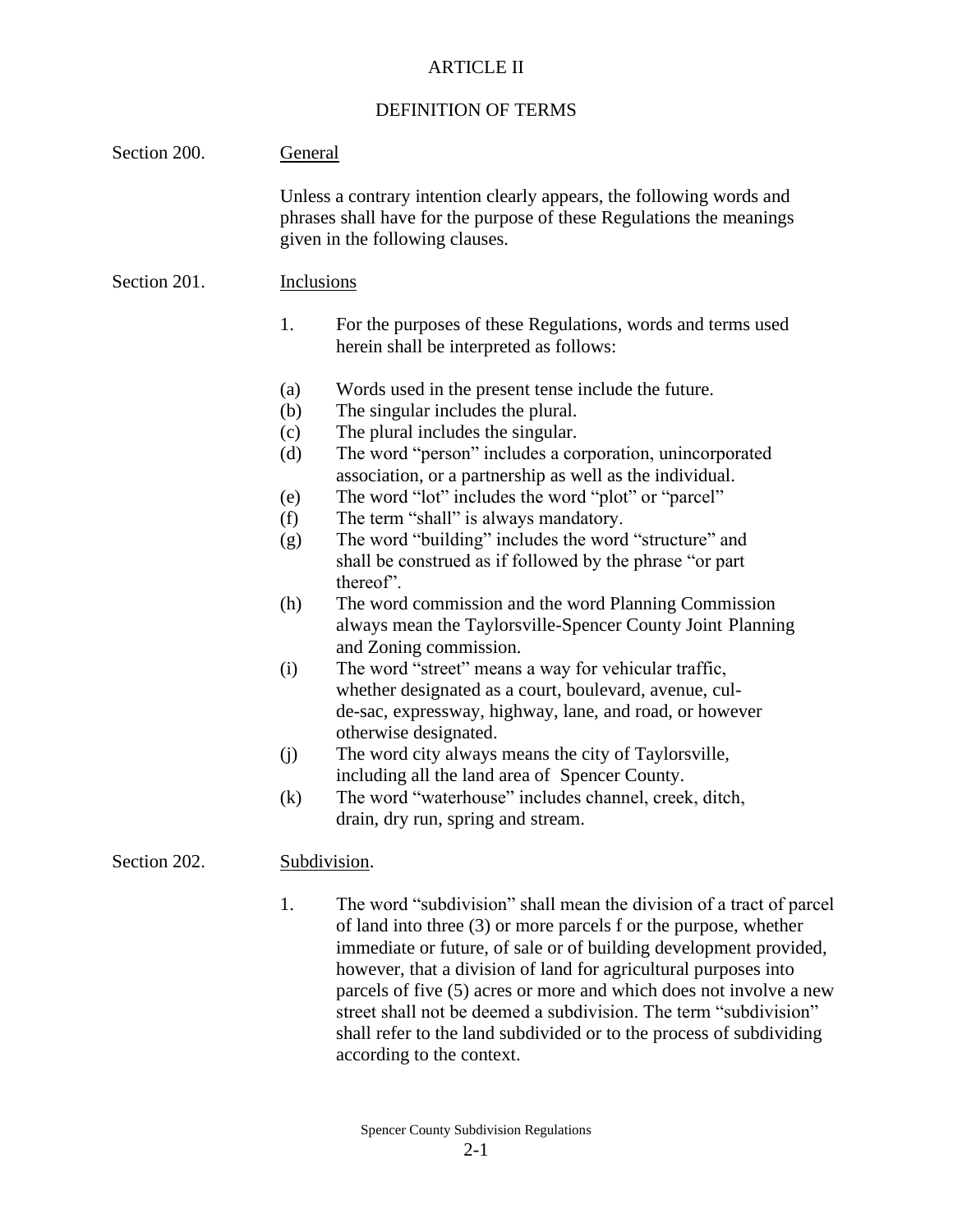## Section 203. Streets.

| $\mathbf{1}$ . | A public or private open way used or intended to be used for         |
|----------------|----------------------------------------------------------------------|
|                | passage or travel by vehicular traffic. If private, such way must be |
|                | used or intended to be used as the principal means of access to      |
|                | abutting lot or lots or to more than two (2) dwellings on a lot on   |
|                | which a private way is exclusively located. Streets are further      |
|                | classified as herein provided below.                                 |

- 2. Street Types
	- a. Arterial Highways that are designated or utilized primarily for high vehicular speeds or for heavy volumes of traffic.
	- b. Collector Those that carry intermediate volumes of traffic from minor streets to arterial streets.
	- c. Minor Those that are used or will be used primarily for access to abutting properties and which carry or will carry limited volumes of traffic.
	- d. Marginal Access Are minor streets which are parallel to and adjacent to arterial streets and highways and which serve to reduce the number of access points to the arterial streets and thereby increase traffic safety.
	- e. Cul-de-sac A minor street with only one vehicular outlet to another street at one end, and with a vehicular turnaround facility at the other end.

## Section 204. Other Terms.

- 1. Block: An area bounded by streets.
- 2. Building setback Line: The line parallel to the street line at a distance therefrom equal to the depth of the minimum required front yard.
- 3. Lot: A parcel of land used or set aside and available for use as the site of one or more buildings and building accessory thereto or for any other purpose, in one ownership and not divided by a street, nor including any land within the limits of a public or private way upon which said lot abuts, even if the fee to such way is in the owner of the lot. A lot for the purposes of these Regulations or may not coincide with a lot of record.
- 4. Plat, Final: A. complete and exact subdivision plan, prepared for official recording as required by statute, to define property rights, proposed streets, rights-of-way, easements and physical improvements or and in the land.